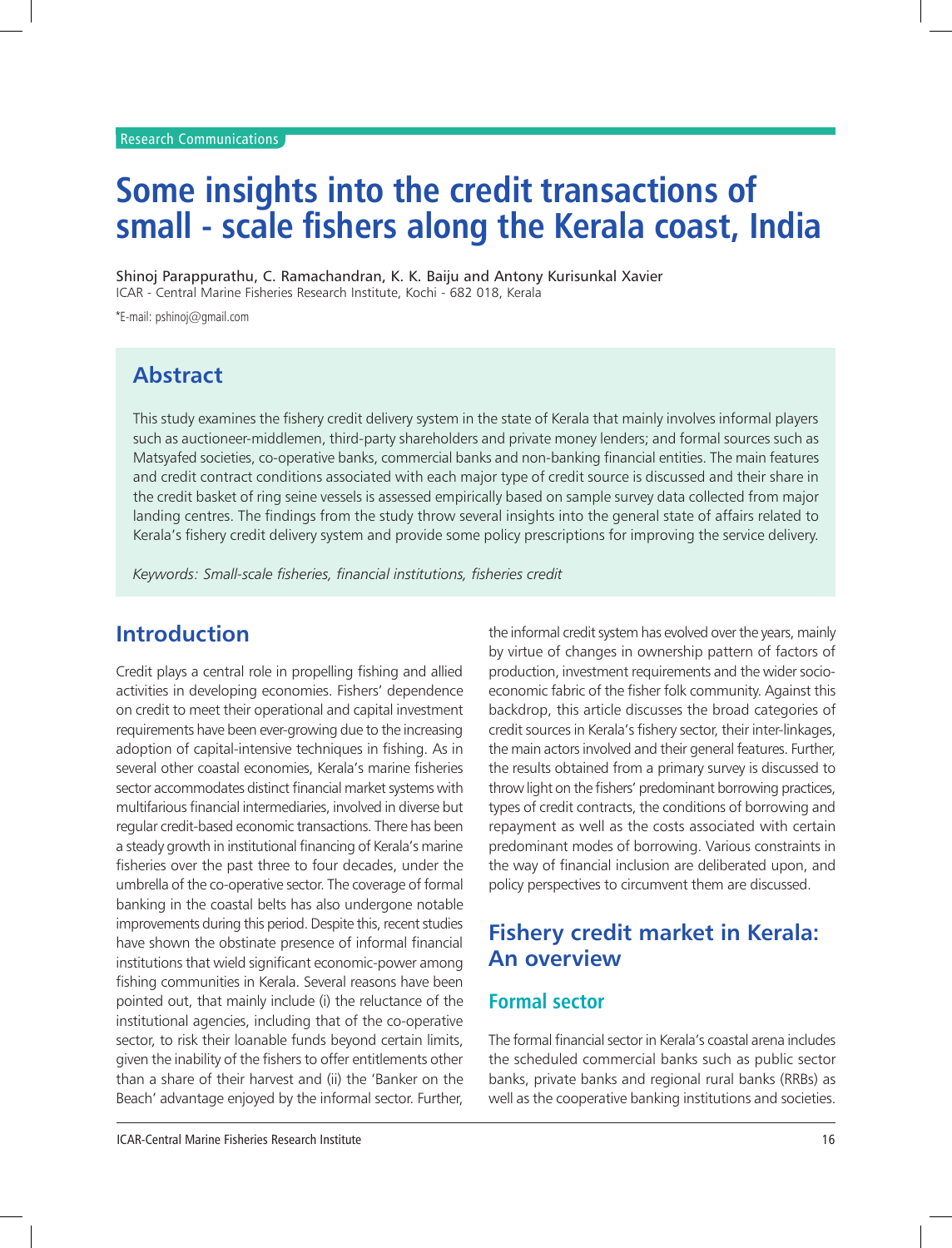The banking sector presently comprises of 43 commercial banks, one Regional Rural Bank (Kerala Gramin Bank), Kerala State Co-operative Bank with 14 affiliated District Co-operative Banks (DCBs), 1638 Primary Agriculture Cooperative Societies (PACS) and the Kerala State Agriculture and Rural Development Banks (PCARDBs). Besides these, the Kerala State Co-operative Federation for Fisheries Development Ltd. (Matsyafed) deals with diverse credit delivery services. The South Indian Federation of Fishermen Societies (SIFFS) is another non-governmental entity that provides a variety of services including small-scale credit to the artisanal fishermen. The National Marine Fisheries Census, 2010 reported a total of 289 bank branches and 276 fishery co-operative societies in the marine fishing villages of Kerala that to the financial requirements of fisher folk. Though bank lending has increased, both in terms of actual quantity of money disbursed and as a share of fisheries in priority sector lending, it is worth noting that the latter accounts to be less than one percent.

Matsyafed presently operates with a two-tier co-operative institutional framework with the apex body at the state level and the fishermen co-operative societies at the primary level. It has strategically placed itself in a unique position so as to meet the distinctive credit requirements of the fishing community in the best possible way, by abating the rigidities of the banking sector. Every loan granted by the Matsyafed Societies has a commission component and an interest component. Commission generally includes the charges towards the services, including auctioning, rendered by Matsyafed through its primary societies, as well as the mandated savings for the debtor fisher. Interest is a fixed charge decided at the time of disbursal of the loan. This is operationalised through designated auctioneers, who are empowered to auction fishers' harvests on behalf of Matsyafed Societies. They collect commissions as a percentage of gross value of catch per-trip. On getting good catches, a part of the proceeds (generally 40%) are deducted, which is subsequently apportioned between principal and interest. Such apportioning is made by the societies on a flexible basis considering the outstanding credit amount. The savings part collected is returned to the fishers as lump sum during festivals as bonus payments. The system in a way mimics the strategy of the informal lenders/auctioneers who accept a share of the fishers' harvest towards loan repayment.

Though a minority, certain non-banking financial entities also finance fishermen. These are financial companies registered under the Companies Act, 1956 and are engaged in providing loans and advances, acquisition of shares, stocks, bonds, hire-purchase, insurance business or chit business adhering to the rules and regulations of the Reserve Bank of India (RBI). Companies lending money against gold as collateral security are a dominant category under this, with interest rates generally higher than the banking institutions.

#### **Informal credit sources**

Among the many informal credit choices, the output/ market-tying credit contract is the dominant one in the study area. This is typically characterized by interlinked deals wherein, the commission agent/auctioneer creditor enters into an output-tying contract with vessel-owner fishers who are in need of credit. Here, the beneficiary fisherman obtains credit on condition that the future catches from his vessels are marketed through the commission agent/auctioneer at an agreed upon rate of commission. It is interesting to note that the commissions are based only on the daily catch volumes, and has no correlation whatsoever to the amount of outstanding debt. As long as a debtor fisherman has an outstanding loan, he is bound by the contract not only to continue selling their catches through the creditor-auctioneer, but also to pay the due commission per catch. The loanee fishermen are supposed to repay part of their outstanding loan in lump sum on getting good catches, so that the creditors can restore their capital on a regular basis. However, the creditors generally discourage complete closure of a loan, as it means loss of a steady stream of commission for them. The contracts are unwritten, legally untenable and are purely based on mutual trust and reciprocal dependence between the parties involved.

Third-party share is another common mode through which the fishers raise funds for capital expenditure or other unforeseen expenditures like repairs and maintenance works. These are shares disbursed generally to people outside the fishing community or to businessmen in the locality interested in investing in fishing business. Unlike the primary shareholders of a fishing vessel, who are active fishermen themselves, the third-party shareholders generally stay detached from routine fishing activities. The interest is paid in the form of share of harvest revenues accrued from routine fishing. The value of a share on a fishing vessel is generally fixed rather arbitrarily by the primary share holders, but is strongly linked to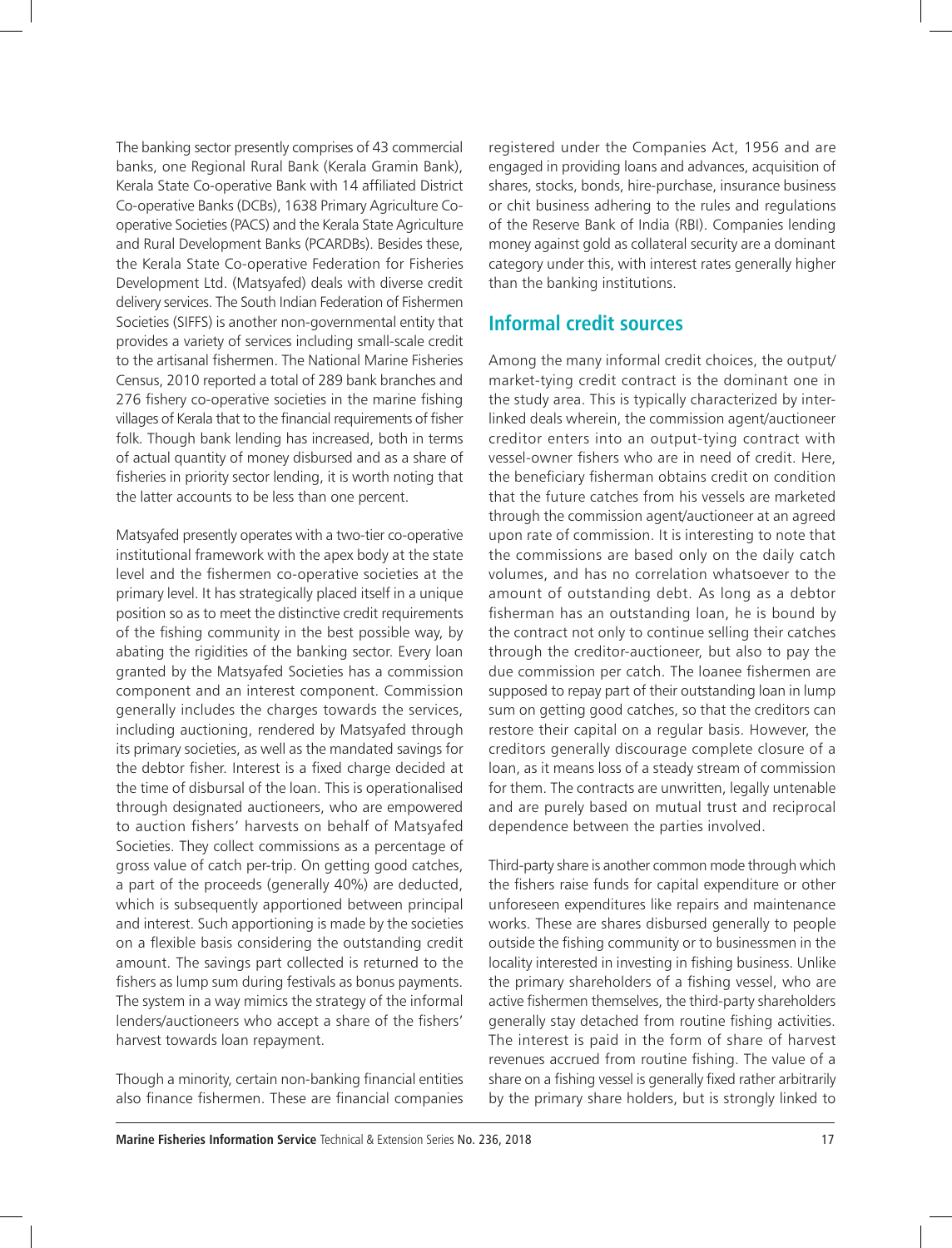the economic performance of the vessel in question, experience of the skipper and general reputation of the shareholders as well as the crew. Third-party share is understood to be a relatively new practice that has emerged in the wake of financial prosperity attained by rural and coastal dwellers of Kerala through foreign remittances over the past two decades.

The loans obtained from private money lenders involve predetermined interest charges payable at definite intervals. Though interest payments are collected on regular intervals without fail, such obstinacy is not shown in collecting repayments to the principal. The loans may involve collateral security such as land titles, jewellery or promissory notes. However, money lenders do not always insist on collateral security, but follow their own compulsive means to enforce interest payments and principal repayments. Factors such as urgency in fund requirements and quick access with minimal procedural formalities make them much sought after entities within fishing communities.

Other than the above mentioned informal loans, fishermen also resort to reciprocal loans, which are one-to-one interest-free financial transactions between fellow fishermen based on a triadic relationship. The triadic relationship between the debtor, the creditor and the community at large ensures that the parties involved are insured against extreme financial distress at any point in time through mutually enforced transaction systems.

#### **Borrowing pattern and credit contract conditions**

This section presents the borrowing pattern of Kerala fishermen as revealed based on a primary survey conducted by ICAR - CMFRI in 2017 in 8 maritime districts covering 137 inboard ring seine units. Table 1 provides estimates of average borrowing by fishermen from various formal and informal lending sources. Average credit outstanding was found to be generally higher among informal sources compared to the formal. The annual interest rate on loans varied between 11-15 per cent in case of commercial banks, between 11-14 per cent in co-operative banks and 4 -13 per cent in Matsyafed. Non-banking entities were found to charge an interest rate between 18 - 20 per cent as observed from the three cases in the sample. The auctioneers and third-party share-holders did not charge any interest rates as noted earlier. However, the rates on loans advanced by private money lenders were quite high falling in the range of 24-60 per cent on an annual basis; with lenders actually specifying the rates on a monthly basis. Commissions on harvest proceeds are charged by auctioneers (4-10%) and Matsyafed (3-6%). Quite obviously, the rates of commission charged by auctioneers were higher compared to Matsyafed in most of the cases. Loan term is another important factor that determines the demand for loans across sources. Hundred per cent of loans advanced by commercial banks, co-operative banks and non-banking entities required a repayment within 2-7 years. About 97 per cent of the loans given by Matsyafed also fall in this category. In contrast, none of the loans from informal sources are time-bound. Scrutiny of the repayment schedule prescribed by various types of lending sources suggests that only two types of scheduling is prevalent in the study area - either monthly or flexible. While all commercial banks and 67 per cent of co-operative banks and nonbanking financial entities followed monthly schedule of repayment, the rest followed flexible schedule. In case of Matsyafed, 74 per cent of the active loans required monthly repayment. Notably, all loans advanced by the informal sources are scheduled for flexible repayment thereby better suiting the requirement of a clientele like fishermen. However, it is worth noting that interest / commission payments for these loans were done on regular schedule, either monthly or as per availability of catches. Any delays or default in such payments attracted penalties that varied from case to case.

## **Costs of loans from auctioneers and third-party shares**

The actual costs of loan sourced from auctioneers and third-party share-holders are not explicitly known as the interest payments on them are paid on a per-trip basis in the form of auction commission and owners' share of catch revenue respectively. Their annual imputed values was estimated based on full set of trip-wise cost and earnings information collected from 10 sampling units (Table 2). The four units that obtained loans from Matsyafed incurred costs varying from 15.1 per cent to 38.1 per cent of the loan amount per annum in the form of auction commission. In contrast, the imputed value of interests on loans from auctioneers range from 34.4 per cent to as high as 159.8 per cent. It could be seen that, in addition to higher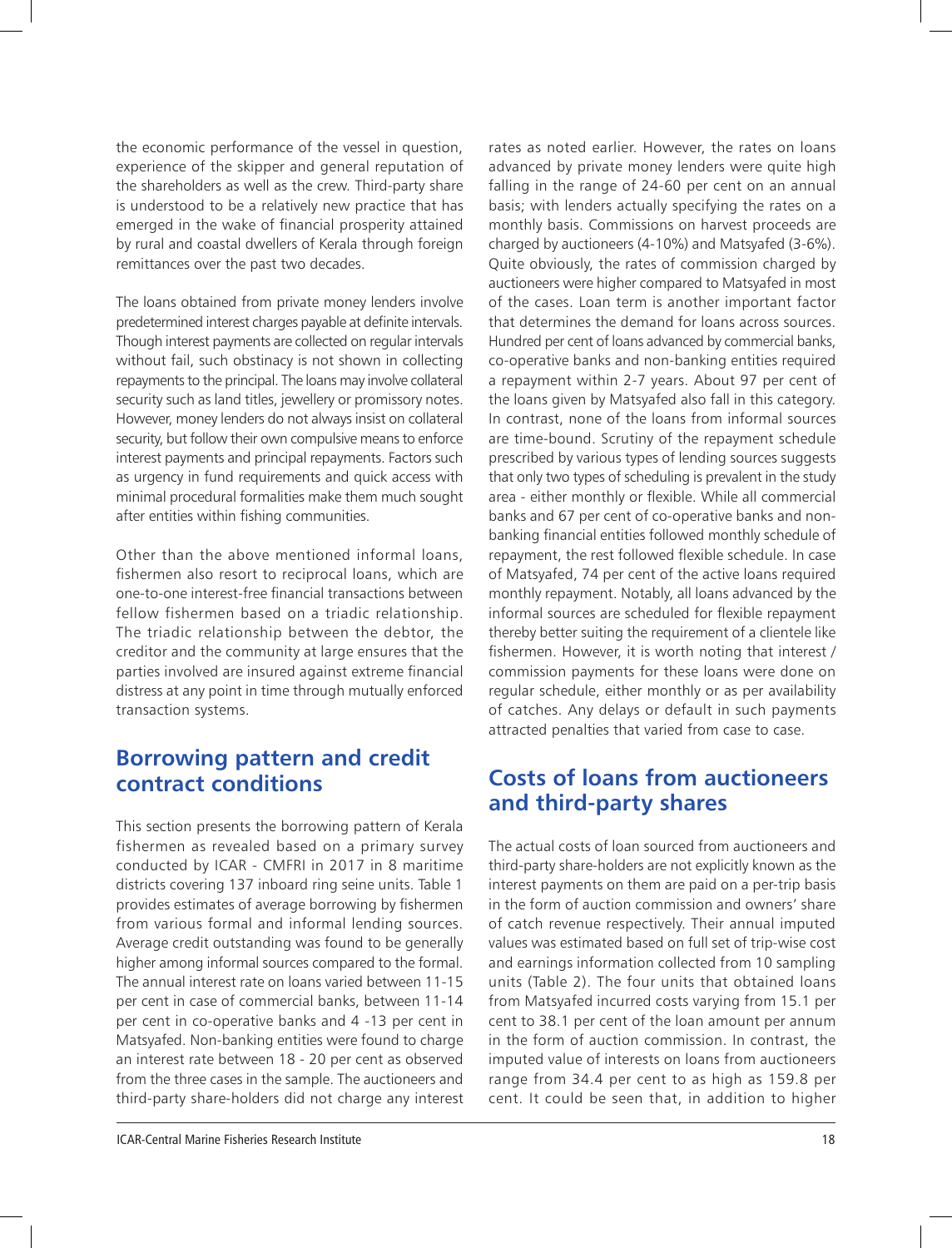|  |  |  |  |  | Table 1. Main characteristics of fishery credit contracts by source in Kerala, India |
|--|--|--|--|--|--------------------------------------------------------------------------------------|
|--|--|--|--|--|--------------------------------------------------------------------------------------|

|                                                       | <b>Formal credit sources</b> |                                                  |                |                                           | Informal credit sources |                                             |                     |                               |  |
|-------------------------------------------------------|------------------------------|--------------------------------------------------|----------------|-------------------------------------------|-------------------------|---------------------------------------------|---------------------|-------------------------------|--|
| <b>Particulars</b>                                    | <b>banks</b>                 | <b>Commercial Cooperative Matsyafed</b><br>banks |                | <b>Non-banking Auctioneer</b><br>entities |                         | Private money Third-party<br><b>lenders</b> | shares              | <b>Friends</b><br>& relatives |  |
| Average credit availed<br>(million Rs.)               | 1.22                         | 1.03                                             | 1.20           | 1.03                                      | 0.77                    | 1.01                                        | 1.19                | 0.25                          |  |
| Average credit outstanding<br>as a share of total (%) | 57                           | 73                                               | 65             | 90                                        | 96                      | 90                                          | 90                  | 80                            |  |
| Annual interest rate (%)                              | $11 - 15$                    | $11 - 14$                                        | $4 - 13$       | 18-20                                     | <b>NA</b>               | 24-60                                       | <b>NA</b>           | $\mathbf 0$                   |  |
| Commission on harvests (%<br>of catch revenue)        | <b>NA</b>                    | <b>NA</b>                                        | $3 - 6$        | <b>NA</b>                                 | $4 - 10$                | <b>NA</b>                                   | <b>NA</b>           | <b>NA</b>                     |  |
| Loan term (%)                                         |                              |                                                  |                |                                           |                         |                                             |                     |                               |  |
| One year or less                                      | $\mathbf{0}$                 | 0                                                | $\overline{2}$ | $\mathbf 0$                               | $\mathbf 0$             | $\boldsymbol{0}$                            | $\mathsf{O}\xspace$ | 100                           |  |
| 2-7 years                                             | 100                          | 100                                              | 97             | 100                                       | $\mathsf{O}\xspace$     | $\boldsymbol{0}$                            | 0                   | 0                             |  |
| Above 7 years                                         | $\mathbf{0}$                 | $\mathsf{O}\xspace$                              | 1              | 0                                         | $\mathbf{0}$            | 0                                           | $\mathbf 0$         | $\mathbf 0$                   |  |
| Unspecified                                           | $\mathbf 0$                  | 0                                                | 0              | $\mathbf 0$                               | 100                     | 100                                         | 100                 | 0                             |  |
| Repayment schedule (%)                                |                              |                                                  |                |                                           |                         |                                             |                     |                               |  |
| Monthly                                               | 100                          | 67                                               | 74             | 67                                        | $\mathbf 0$             | 0                                           | $\mathbf 0$         | $\mathbf 0$                   |  |
| Quarterly/ Semi-annual                                | 0                            | 0                                                | $\mathbf 0$    | $\mathbf 0$                               | 0                       | 0                                           | $\mathbf{0}$        | 0                             |  |
| Annual                                                | 0                            | 0                                                | 0              | $\mathbf 0$                               | $\mathbf 0$             | 0                                           | 0                   | 0                             |  |
| Flexible                                              | $\mathbf{0}$                 | 33                                               | 26             | 33                                        | 100                     | 100                                         | 100                 | 100                           |  |

Source: Parappurathu *et al*., 2019

auction commission charged by the auctioneers (2 to 3 percentage points higher in relation to Matsyafed), relatively lower amounts of loans disbursed by them push up the interest rates. The imputed value of interest on third party shares ranged between 8.8 per cent and 45.8 per cent across the units studied, based on their relative fishing performance. These are in fact the rates of return on equity realized by the concerned third-party investors. The above results show that, the interest burden incurred by an average fisherman on output-tying loans and third-party shares is generally much higher compared to those offered by banks and other formal financial institutions. Though commission payments on Matsyafed loans also go beyond bank rates many a times, its co-operative mode of operation and quasi-state-ownership nature ensure that a part of the commission payments are returned to the debtors in the form of their savings and the profits are ploughed back to benefit the fishing community through multiple channels from time to time.

#### **Constraints in the way of financial inclusion**

The main factors leading to the continuance of informal financing in Kerala, as revealed by the survey include (i) strict terms and conditions prescribed for disbursement of formal credit; (ii) collateral requirements; (iii) procedural complexities; (iv) delays in sanction; (v) political interference; (vi) non-flexibility in the schedule for repayment; (vii) attachment of collateral property in cases of loan defaults; (viii) general aversion of fishermen to institutional formalities involved; (ix) hesitation on the part of banks to fund fishers due to risks involved and (x) lower credit allocation for the fisheries sector in general. The main advantage of the output-tying credit deals and third-party shares, the dominant sources of informal credit, is the nonessentiality of collateral and the willingness of the creditors to accept interest payments as a share of harvest. Another attraction is the high level of flexibility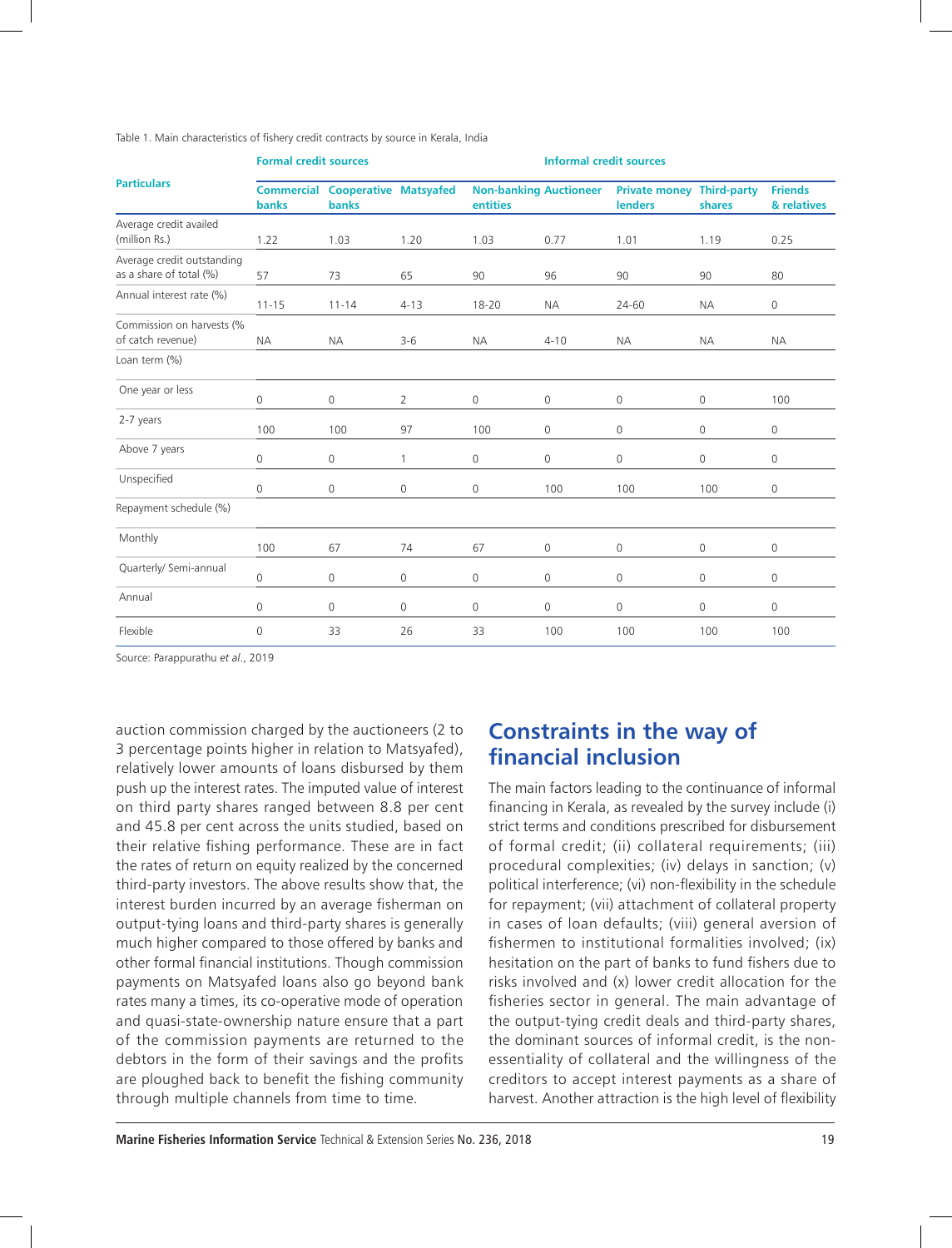|  |  | Table 2. Estimated imputed interests paid as harvest shares and third-party share payments of selected ring seine units. 2017 |  |  |  |
|--|--|-------------------------------------------------------------------------------------------------------------------------------|--|--|--|
|  |  |                                                                                                                               |  |  |  |
|  |  |                                                                                                                               |  |  |  |

| Ring seine<br>unit No. | of trips<br><u>g</u> | Catch revenue<br>(million Rs.) | paid<br>commission<br>(million Rs.)<br><b>Auction</b> | Total operating<br>cost (million Rs.) | (million Rs.)<br>Crew share | share<br>(million Rs.)<br>Owners' | (million Rs.)<br>Matsyafed<br>Loan from | (million Rs.)<br>auctioneer<br>Loan from | Third-party loan<br>(million Rs.) | Imputed interest<br>$\mathbf{\tilde{o}}$<br>paid as share<br>harvest (%) | Imputed interest<br>paid on third-<br>party share (%) |
|------------------------|----------------------|--------------------------------|-------------------------------------------------------|---------------------------------------|-----------------------------|-----------------------------------|-----------------------------------------|------------------------------------------|-----------------------------------|--------------------------------------------------------------------------|-------------------------------------------------------|
| Unit 1                 | 196                  | 5.80                           | 0.43                                                  | 3.66                                  | 1.50                        | 0.64                              | $\mathbf 0$                             | 1.00                                     | 0.50(3)                           | 34.4                                                                     | 25.7                                                  |
| Unit 2                 | 133                  | 11.77                          | 0.59                                                  | 4.63                                  | 5.15                        | 2.75                              | $\mathbf 0$                             | 0.50                                     | 1.50(6)                           | 47.1                                                                     | 45.8                                                  |
| Unit 3                 | 141                  | 26637                          | 1.33                                                  | 8.98                                  | 13.31                       | 4.34                              | $\mathbf 0$                             | 0.50                                     | 3.00(5)                           | 159.8                                                                    | 24.1                                                  |
| Unit 4                 | 110                  | 18072                          | 0.45                                                  | 7.19                                  | 7.88                        | 3.00                              | 3.60                                    | 0                                        | 1.00(3)                           | $15.1*$                                                                  | 15.5                                                  |
| Unit 5                 | 139                  | 25404                          | 1.02                                                  | 6.39                                  | 14.81                       | 4.20                              | 2.00                                    | 0                                        | $\mathbf 0$                       | $38.1*$                                                                  | $\mathbf 0$                                           |
| Unit 6                 | 222                  | 30861                          | 1.54                                                  | 6.87                                  | 16.91                       | 6.98                              | $\mathbf 0$                             | 1.50                                     | 0                                 | 82.3                                                                     | $\mathbf 0$                                           |
| Unit 7                 | 172                  | 18171                          | 0.91                                                  | 5.93                                  | 9.87                        | 2.41                              | $\mathbf{0}$                            | 1.20                                     | 0                                 | 60.6                                                                     | 0                                                     |
| Unit 8                 | 101                  | 15921                          | 0.79                                                  | 4.56                                  | 8.63                        | 2.75                              | $\mathbf 0$                             | 0.80                                     | 0                                 | 79.6                                                                     | $\mathbf 0$                                           |
| Unit 9                 | 76                   | 4152                           | 0.17                                                  | 1.96                                  | 0.46                        | 1.36                              | 0.70                                    | $\mathbf 0$                              | $5.00(20)$ 17.8*                  |                                                                          | 8.8                                                   |
| Unit 10                | 182                  | 14852                          | 1.48#                                                 | 5.11                                  | 8.10                        | 1.64                              | 1.20                                    | 0.70                                     | $\mathbf 0$                       | $37.1*$<br>127.3                                                         | $\mathbf 0$                                           |

Notes: Auction commission includes service charges (1-2%). This is deducted before working out the imputed interest rate; \* denotes imputed value of interest paid to Matsyafed. This does not include the regular interest due, which varies from 4-13% of the loan outstanding; #Covers auction commission paid to both Matsyafed and auctioneer; Figures in parentheses show the number of shares allotted to the third-party share holder/s.

Source: Parappurathu *et al.,* 2019

allowed for repayments to the principal, depending on the revenue obtained from routine fishing trips. They are also free from other hassles that constrain timely availability of credit. Over and above, the fishermen fear that in case of bankruptcy due to economic loss of fishing units, the formal institutions would proceed to attach their collateral property, which in most cases would be the only asset at their disposal.

On the contrary in the informal system, a loss making vessel operator generally is able to clear his dues by selling off his fishing assets (vessel / gear / equipment) and sharing the resultant proceeds among his many creditors. This is an accepted lenience shown by majority of the informal creditors, which also helps the defaulter fisherman to take an honorable exit from the debts involved. The extensive social networks and informationbase maintained by the creditors within the community help to minimize chances of willful defaults, thereby maintaining the sanctity of the system.

Notwithstanding the many perceived merits, the outputtying system cannot be treated as one which is fully

endorsed by the fishing community. There is widespread concern for the implicit exploitation involved. As evident from Table 2, the cost of such loans is often exorbitant, with interest payments in the form of auction commission estimated to be several multiples of the rates charged by the formal financial institutions. The biggest demerit of the output-tying credit system is that it leaves the fisherman an eternal debtor, never actually able to get rid of his outstanding loans, and forcefully tied to the perpetual bond of commission payments. Similarly, the third-party share system also ends up as a debt trap wherein the real owners' share to harvests keeps on narrowing commensurate with their third-party dues. Nevertheless, the fishermen consider private money lenders as the last resort and approach them only when other formal and informal financial sources are either exhausted or inaccessible.

## **Policy options for enhancing financial inclusion**

A logical solution to the fishermen's problem of dearth of collateral security would be to secure acceptance